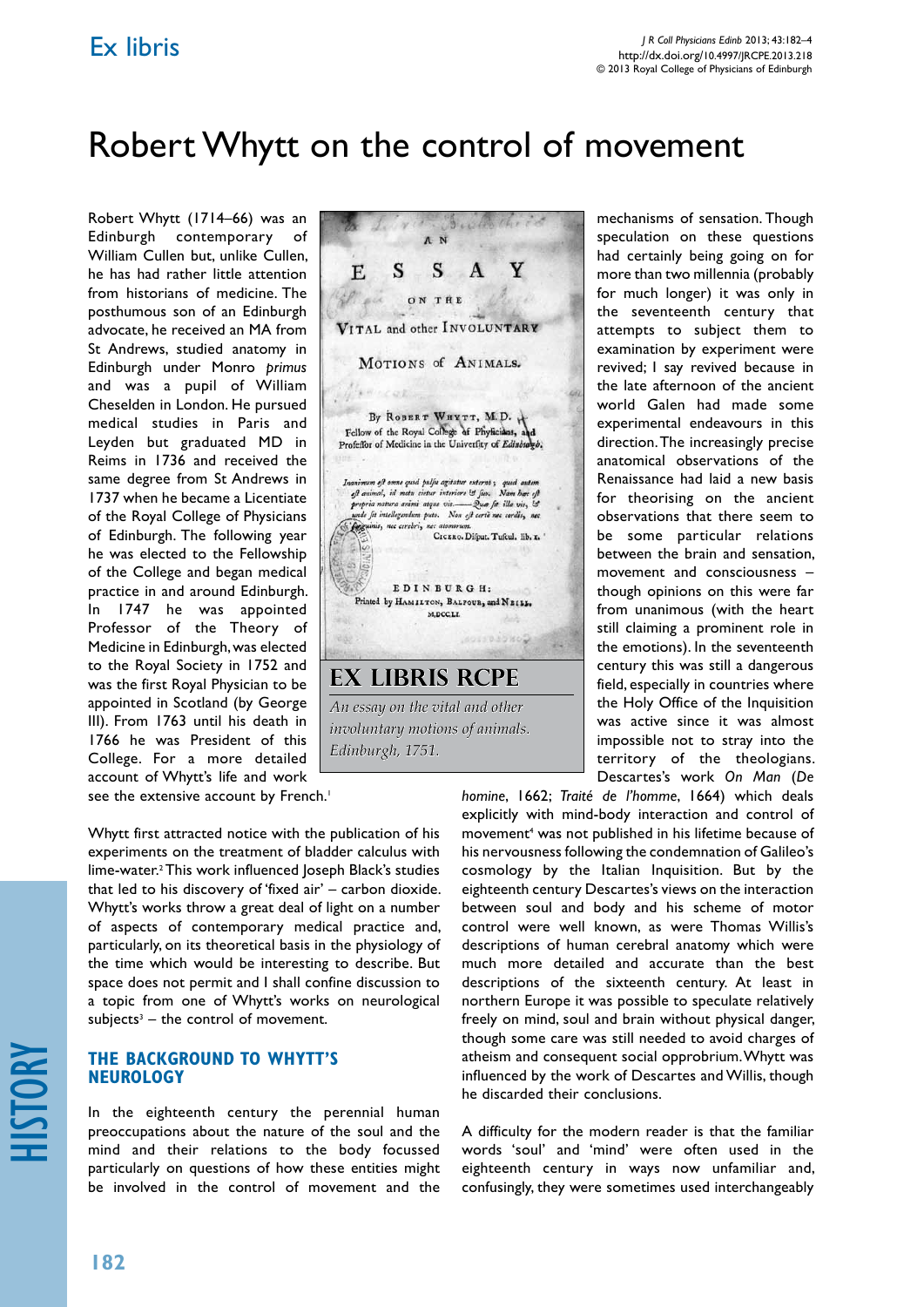– though their meanings were, in fact, generally not interchangeable. It is also important to remember that there was by no means universal agreement among the thinkers of the time about the physical locations (if any) in the body of these entities, on whether soul and mind were separate and on how they might influence the body. Many agreed that there is a particular association of mind, voluntary intention and, indeed, consciousness, with the nervous system but also believed that an insubstantial  $-$  that is non-material  $-$  entity which is essential to both sensation and movement is not confined to the brain. Serious thinkers, including some who based their conclusions upon careful observation and on the results of experiment, took this view and they chose to call the insubstantial entity necessary for sensation and for movement the 'soul'. For them, possession of this entity, this immaterial 'sentient principle', distinguished living organisms from non-living matter. In this they followed Aristotle, in essence if not in detail. The most extreme example of this doctrine, advocated by Stahl, was called animism in the eighteenth century – but this is most unfortunate because animism can also refer to several other philosophical systems or systems of religious belief in some of which what we would certainly regard as inanimate objects – as well as animals and plants – may be assigned souls.

#### **Whytt and the control of movement**

Whytt was a discursive writer who was anxious to make his meaning, his beliefs and his conclusions absolutely clear; he quotes numerous examples of observations and experiments, his own and others', and deals in very great detail with objections, real and potential. The result is a text which is fairly easy to follow, and enjoy (though the detail is sometimes a little overwhelming) but whose conclusions are far from easy to summarise. What follows is drawn principally from *An Essay on the Vital and Involuntary Motions of Animals,* published in 1751, with a second edition in 1763 (henceforth *Essay*). Though Whytt has been called an animist he denied that he was a follower of Stahl and repudiated the doctrine that involuntary movements are due to the action of a centrally-located 'rational soul'. Whytt appears to oscillate between 'materialist' explanations of bodily phenomena, and hypotheses relying on an immaterial principle which he sometimes calls the soul. It may well have been that he was happy to follow a 'materialist' explanation that depends only upon known properties of matter and on 'laws' of physics or chemistry as far as this would lead and only to invoke the immaterial 'sentient principle', 'irritability' (of muscle) and 'sympathy between parts' when he was convinced that 'material' explanations were impossible. So, he had a foot in both camps. As to the soul, he inclines to the view that the *anima* or lifeforce, possessed by all living creatures, and the supposedly superior *animus* or mind – owned only by 'rational beings' – are not separate as many had supposed but that they are '…only one and the same principle acting in different capacities'. And this soul he regards as the controller of human involuntary movements since they depend upon the *anima* but can often be influenced by the *animus*. He has no doubt that the soul is entirely immaterial.

At first sight it seems odd that Whytt is very little concerned with voluntary movement. He says:

Although we may be at a loss to explain the nature of that substance in the nerves, by whose intervention the mind seems to act upon the muscles; and though we may be unacquainted with the intimate structure of those fibres upon which this substance operates, yet we have no room to doubt that voluntary motion is produced by the immediate energy of the mind; manifold experience convincing us, that though there be required certain conditions in the body in order to its performance, it is nevertheless owing to the will…(*Essay* p 2,3).

Thus, the will is, for Whytt, a comprehensible driver of voluntary movement even if he cannot understand how it acts. And there he leaves the subject.

For involuntary or automatic movements such as the heartbeat, respiration, movements of the intestines, changes in pupillary diameter and movements induced by external agents there are no such apparent drivers. Whence, then, is their origin? Again, Whytt is not so much concerned about the actual mechanisms of involuntary movement – though he will try to explain these if he can  $-$  as with how, or even why, they are called into action. Where he can find an explanation based on known, or even probable, material properties or physical forces he will pursue it but where he is convinced that no material explanation is possible (or would be possible even if he knew much more than he does about the material properties of tissues or organs) he invokes the immaterial soul with its 'sensitivity' and ability to act on the special 'irritable' properties of muscle.

So he oscillates between 'material' explanations – for example of the control of respiration which he believes to be regulated by the force, pressure or volume of the blood flow through the pulmonary vessels – and those that require an immaterial 'sentient principle'. Movement induced by, for example, a noxious agent he is convinced can have no material explanation but must involve the detection of the stimulus by the 'sentient principle' of the soul present in the peripheral tissue affected and the 'sympathetic' action of the soul acting via the brain or the 'spinal marrow' upon the 'irritable principle' of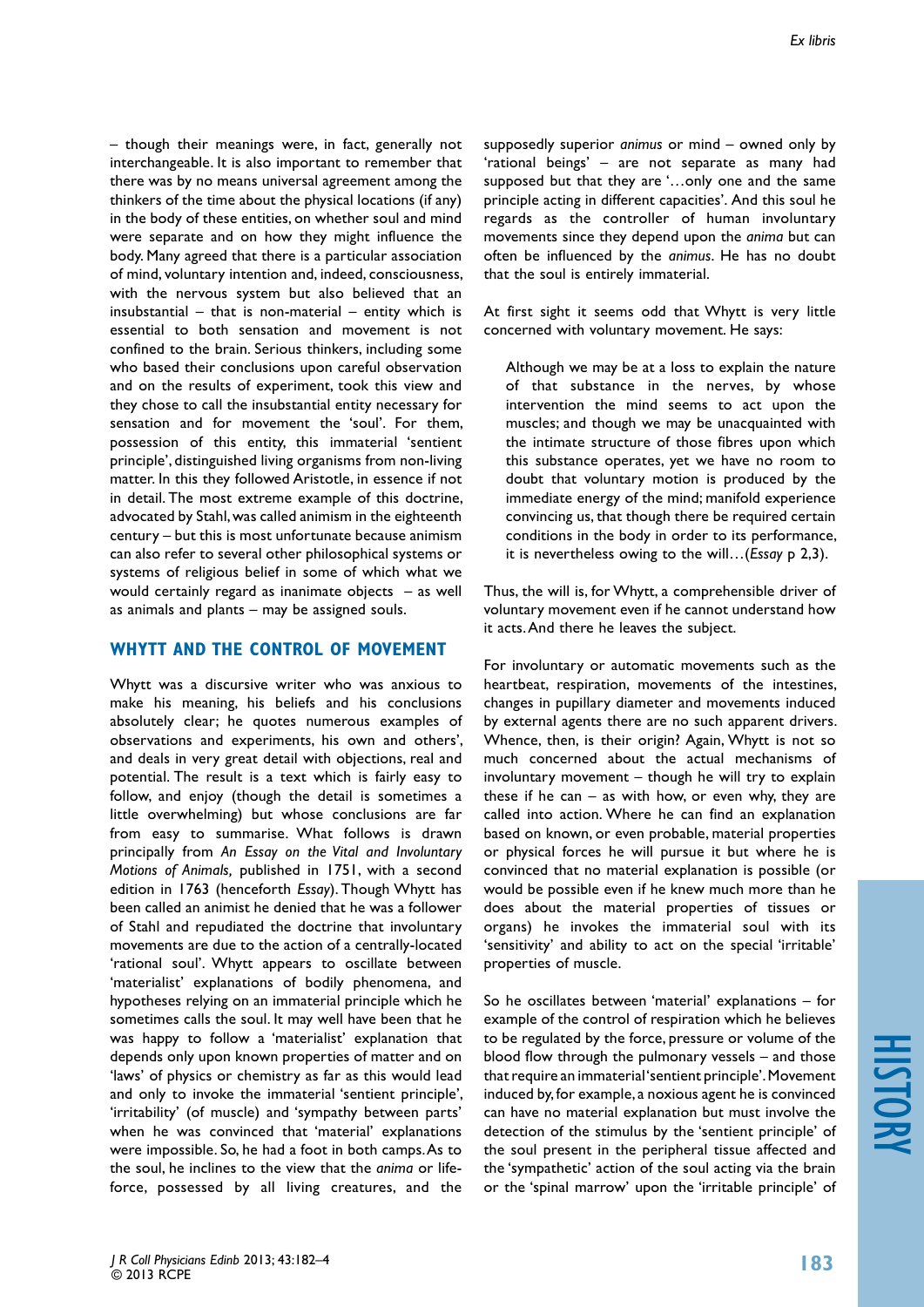the muscle fibres to cause their contraction. He uses the word 'stimulus' to describe the trigger to involuntary movement much as we would now employ it. And he is aware of what would later be called 'local sign' in what we now call reflexes, and of proportionality of response to stimulus in the case of muscle stretching – the greater the stretch the greater the force of contraction.

#### **Pupillary reflexes**

The long section on movements of the pupils (43 pages in the *Essay*) shows Whytt as a shrewd clinical observer. His observations on the pupillary reflexes became so well-known that they were often named after him. He described the direct and consensual reactions of the pupils to light and argued from observations of patients blind in one eye that the constriction of the pupil on exposure to bright light must be due to an effect of the light on the back of the eye – most probably, he believed, on the retina – and not, as had often been argued previously, to a direct action of light on the pupil itself or on its muscles. He also observed correctly the constriction of the pupil on viewing a close object and noticed that this only occurred when the subject stared directly at the near target (and so accommodated to bring it into focus) and not when the near target was simply present in front of the subject.

Important observations ancillary to these conclusions were the presence of circular and radial (as we would now describe them) muscle fibres around the iris and the lack of direct connections or anastomoses between the optic nerves and those controlling the pupils. Since he also believed that there was no connection between the two optic nerves he concluded that the brain, or part of it, must be involved in the pupillary reactions. He says that the pupil of a comatose child was dilated even in bright light and seemed to vary with changes in the depth of the coma and, 'When his head was opened after death we found beneath the corpus callosum about two ounces of water'. From this he concluded that the pupillary dilatation had been due to compression of the *thalami nervorum opticorum* – a view consonant with his belief that the brain is involved in the reactions of the pupils and also that particular parts of the brain might be essential for particular reflexes. Few contemporary physicians would disagree with the accuracy of these observations or disapprove of Whytt's main conclusions from them. But when it comes to the mechanism of constriction of the pupil to light Whytt's views are very unfamiliar to us; he has no 'material' explanation and so he invokes the soul and its sentient principle:

…the uneasy sensation occasioned in the retina by the admission of too much light into the eye, may so affect the sentient principle, which is present and ready to act, where-ever the nerves have their origin, *as to excite it to determine the spirits more*  copiously into the orbicular muscle of the uvea,<sup>§</sup> in order to lessen the pupil, and exclude the offending cause. [my italics]

It would seem that by 'uneasy sensation' – a phrase he uses several times – Whytt was not at all implying what we would mean by the phrase; he does not assume that the *subject* is conscious of uneasiness, or, indeed has any sensation at all of the brightness (though, of course, under some circumstances he might have) but rather that the 'sentient principle' is affected by it. Indeed, his 'sentient principle' does not depend on consciousness but is simply the ability to be 'sensitive' to a stimulus, that is, to detect it and, through its 'readiness to act' to produce a response appropriate to that particular stimulus – in this, and many other cases, to nullify it. For Whytt, then, the pupillary reflexes involved the immaterial soul.

In conclusion, Whytt has been unjustly neglected. I urge anyone interested in the history of neurology or in eighteenth century medical practice, to read his work; it is well worth the effort for the light it sheds both on contemporary practice and on the struggle of a physician to make sense of normal function and of its pathology.

#### **IML Donaldson**, Honorary Librarian, RCPE (email: i.m.l.d@ed.ac.uk)

#### **NOTES**

In the second edition (1763, p. 133) the phrase in italics is altered to '…as to excite it to contract the orbicular muscle of the uvea…' By then Whytt no longer believed in the possibility of the contraction of muscle being due to inflation by the injection of 'animal spirits' from the nerve into it, and said simply that the pupil was 'excited to contract' with no suggestion of any mechanism.

### **References**

- 1 French RK. *Robert Whytt, the soul, and medicine*. London: The Wellcome Institute of the History of Medicine; 1969.
- 2 Whytt R. *An essay on the virtues of lime-water in the cure of the stone*. Edinburgh: Hamilton, Balfour and Neil; 1752.
- 3 Whytt R. *An essay on the vital and other involuntary motions of animals*. Edinburgh: Hamilton Balfour and Neil; 1751. [http://dx.](http://dx.doi.org/10.1037/11796-000) [doi.org/10.1037/11796-000](http://dx.doi.org/10.1037/11796-000)
- 4 Donaldson IML. The treatise of man (*De homine*) by René Descartes. *J R Coll Physicians Edinb* 2009; 39:375–6. [http://dx.doi.](http://dx.doi.org/10.4997/JRCPE.2009.418) [org/10.4997/JRCPE.2009.418](http://dx.doi.org/10.4997/JRCPE.2009.418)

history